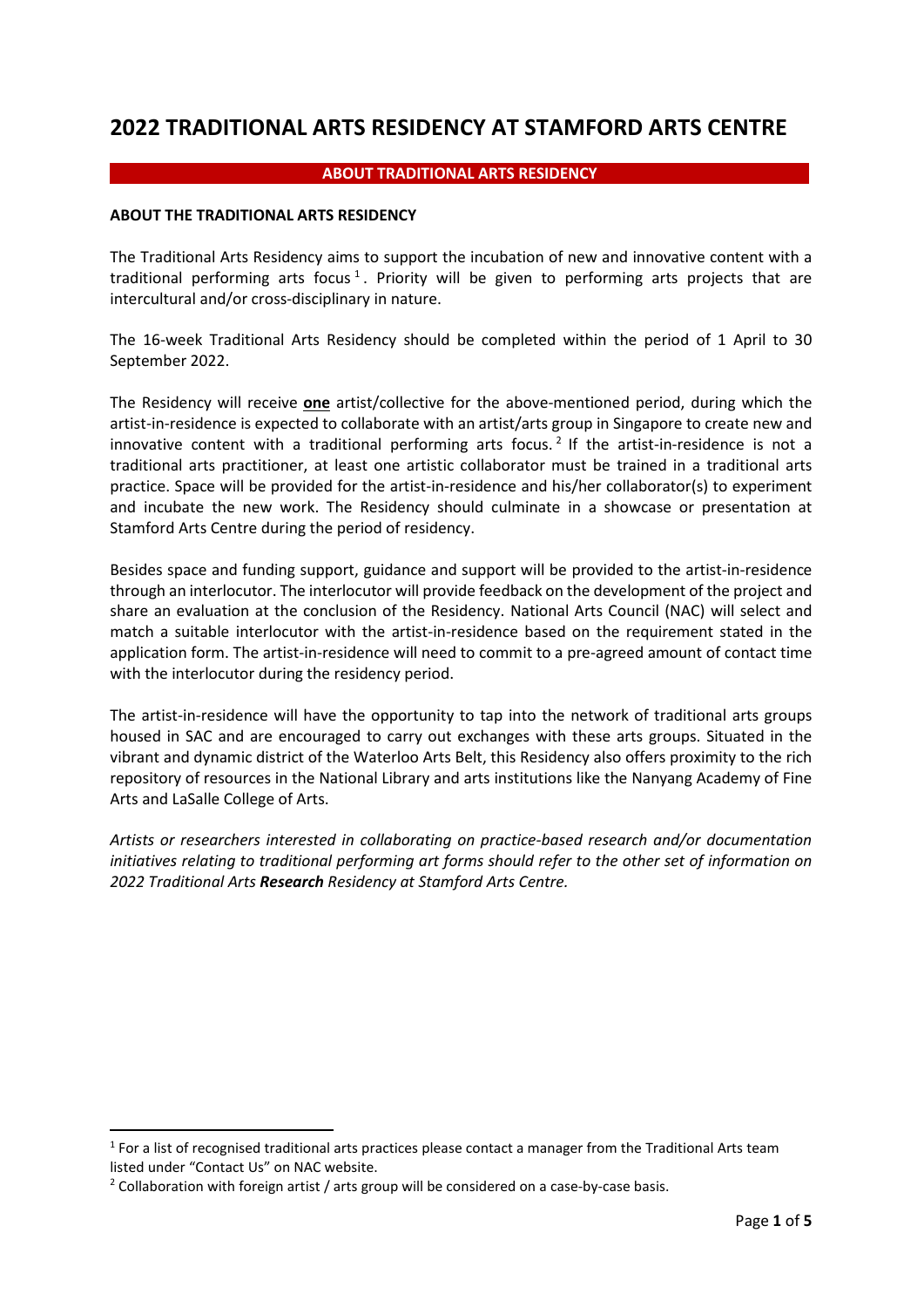#### **STAMFORD ARTS CENTRE**

Stamford Arts Centre (SAC) is located within the neighbourhood of the Arts Heritage District and Waterloo Arts Belt. It is envisioned as a *vibrant* and *energetic* arts centre focused on bringing the *traditional arts closer to the community*, supporting *content creation* and *artistic collaborations,* and the use of *digital technology*. Besides being a space for the arts, the Residency will support the role of the Centre in connecting communities, and bringing to life the shared experiences and memories of the residents and spaces in the locale.

SAC comprises of three blocks of building connected with a walkway on the second storey. The blocks are served by two lifts allowing easy accessibility throughout the Centre. The Centre comprises a multipurpose hall (Black Box), an acoustically-treated music studio, artist residency studio and several shared facilities.

#### **DELIVERABLES**

The awarded artist-in-residence is expected to commit 16 weeks, working towards the following outcomes:

- 1. Develop a new work that is intercultural and/or cross-disciplinary in nature, in collaboration with at least one traditional arts group/ artist in Singapore;
- 2. Commit to the pre-agreed amount of contact time with interlocutor selected by NAC;
- 3. Documentation of development process with monthly updates;
- 4. Carry out a workshop on relevant art form for practitioners or public<sup>[3](#page-1-0)</sup>;
- 5. Put up a collaborative Project Showcase in SAC towards the end of the residency<sup>[4](#page-1-1)</sup>; and
- 6. A Post-Residency Report and Financial Report, submitted within 2 months of the Residency's completion

NAC reserves the right to review, withdraw or withhold any funding and support in full or in part if any of the deliverables are not met.

#### **RESIDENCY PACKAGE**

- 1. A grant of **up to** S\$20,000[5](#page-1-2) covering the artist-in-residence and collaborator's honorarium, research and other relevant costs associated with the Residency;
- 2. Guidance and support through an interlocutor;
- 3. Additional grant of up to S\$ 10,000 for Project Showcase expenses<sup>[6](#page-1-3)</sup>; and
- 4. A rent-free (utilities included) studio space fitted with air-con and lights<sup>[7](#page-1-4)</sup> for up to 16 weeks.

<span id="page-1-0"></span><sup>&</sup>lt;sup>3</sup> To be determined after discussion with NAC.

<span id="page-1-1"></span><sup>4</sup> Proposal and proposed budget sheet for Project Showcase should be submitted 1 month into the Residency for NAC's approval.

<span id="page-1-2"></span> $5$  For grants of \$10,000 and above, the artist-in-residence will also need to submit Statement of Accounts certified by an accountant registered with the Institute of Singapore Chartered Accountants (ISCA) or equivalent international body. Accounting fees for this statement can be budgeted for in your application.

<span id="page-1-3"></span><sup>6</sup> Subjected to NAC's approval of Project Showcase.

<span id="page-1-4"></span><sup>7</sup> Please refer to **Appendix A** for studio space specifications.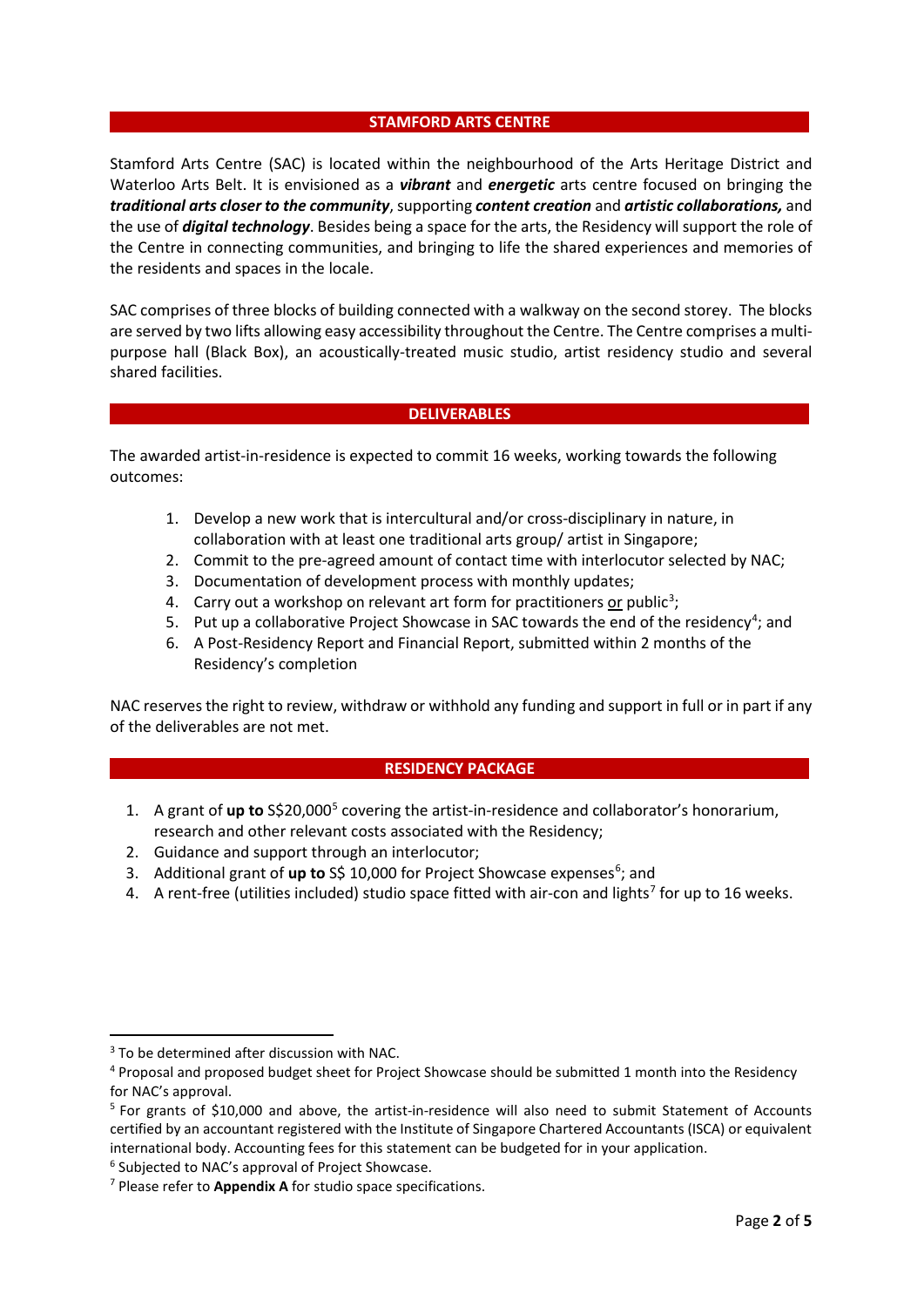#### **ELIGIBILITY**

#### Who may apply?

- $\Box$  Only Singaporeans or Permanent Residents of Singapore may apply.
- $\Box$  Individual artists or collectives of up to four artists may apply.
- $\Box$  Applicants must be practising artists with at least 2 years of relevant experience working in the arts.
- $\Box$  Informal groups or collectives (up to four members) in which the majority of members are Singapore Citizens or PR may apply.<sup>[8](#page-2-0)</sup> The Primary Applicant will have to undertake legal and financial responsibility on behalf of the collective.

#### Who may not apply?

- $\Box$  If your group or collective is constituted for non-secular purposes.
- $\Box$  If you and/or any member of your collective have outstanding evaluation reports or deliverables from previous NAC grants, at the time of this application.
- $\Box$  If you and/or any member of your collective have outstanding debts with the NAC at the time of this application.
- $\Box$  If you are a student.
- $\Box$  If you and/or group is an existing arts tenant at Stamford Arts Centre.

#### Application Deadlines

The table below lists the key application deadlines:

| <b>RESIDENCY PERIOD</b>                                      | <b>APPLY BY</b> | <b>NOTIFIED BY</b> |
|--------------------------------------------------------------|-----------------|--------------------|
| 16-week period within<br>1 April 2022 -<br>30 September 2022 | 31 January 2022 | 15 March 2022      |

All applications must be submitted by 2359h, **31 January 2022**. Incomplete and/or late applications will not be considered.

#### **HOW ARE APPLICATIONS ASSESSED**

How will your application be assessed?

Our assessment will be guided by the following criteria:

- $\Box$  The applicant's artistic track record and potential in contributing to traditional arts practice.
- $\Box$  The approaches and methods outlined in the applicant's proposal artistic strength and alignment to the vision of SAC and focus area.
- $\Box$  Demonstration of good project management through the proposal budget, feasibility of plans

<span id="page-2-0"></span><sup>8</sup> For example, for a collective with four members, three members must be Singapore citizens or PR.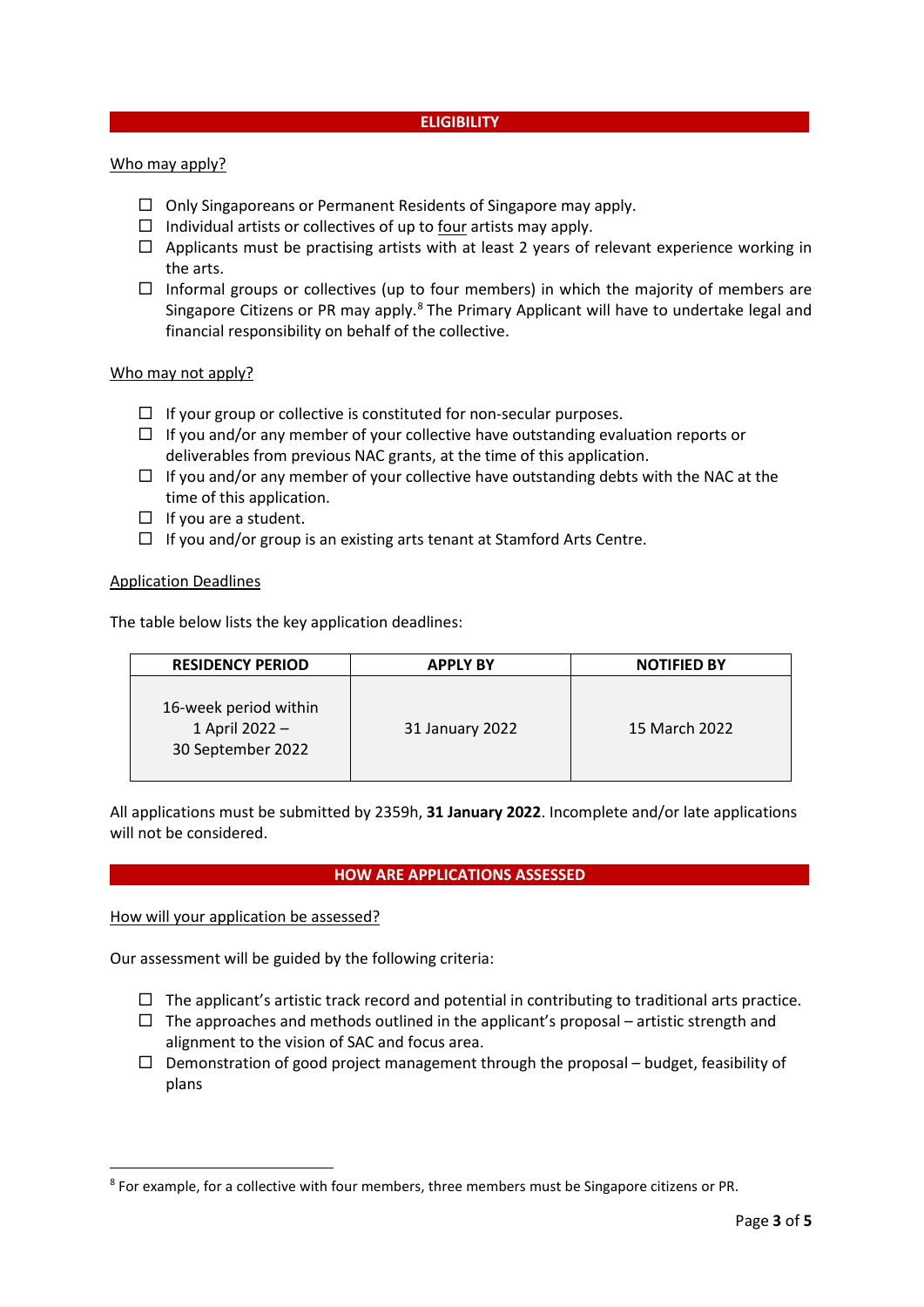## **A note on Funding Guidelines**

While we celebrate diversity of expression and open, balanced dialogue in the arts, as a statutory body disbursing public funds in line with Government policies, NAC has to prioritise funding to proposals which do not:

- Advocate or lobby for lifestyles seen as objectionable by the general public;
- Denigrate or debase a person, group or class of individuals on the basis of race or religion, or serve to create conflict or misunderstanding in our multicultural and multi-religious society;
- Undermine the authority or legitimacy of the government and public institutions, or threaten the nation's security or stability.

## **TERMS AND CONDITIONS OF PARTICIPATION**

By submission of the Residency application form, the applicant agrees to all of the abovementioned guidelines as well as the following terms and conditions:

- 1. The National Arts Council reserves the right to record all or part of the proceedings of the Residency and related activities for broadcast and promotional purposes without payment to the applicants or the applicants' consent. National Arts Council retains all rights to the recorded materials.
- 2. Any applicant who knowingly gives inaccurate or misleading information will be disqualified.
- 3. In case of any disputes, the National Arts Council's decision shall be final and no discussion or correspondence will be entertained.
- 4. The National Arts Council reserves the right to amend the rules and terms and conditions of the Residency.